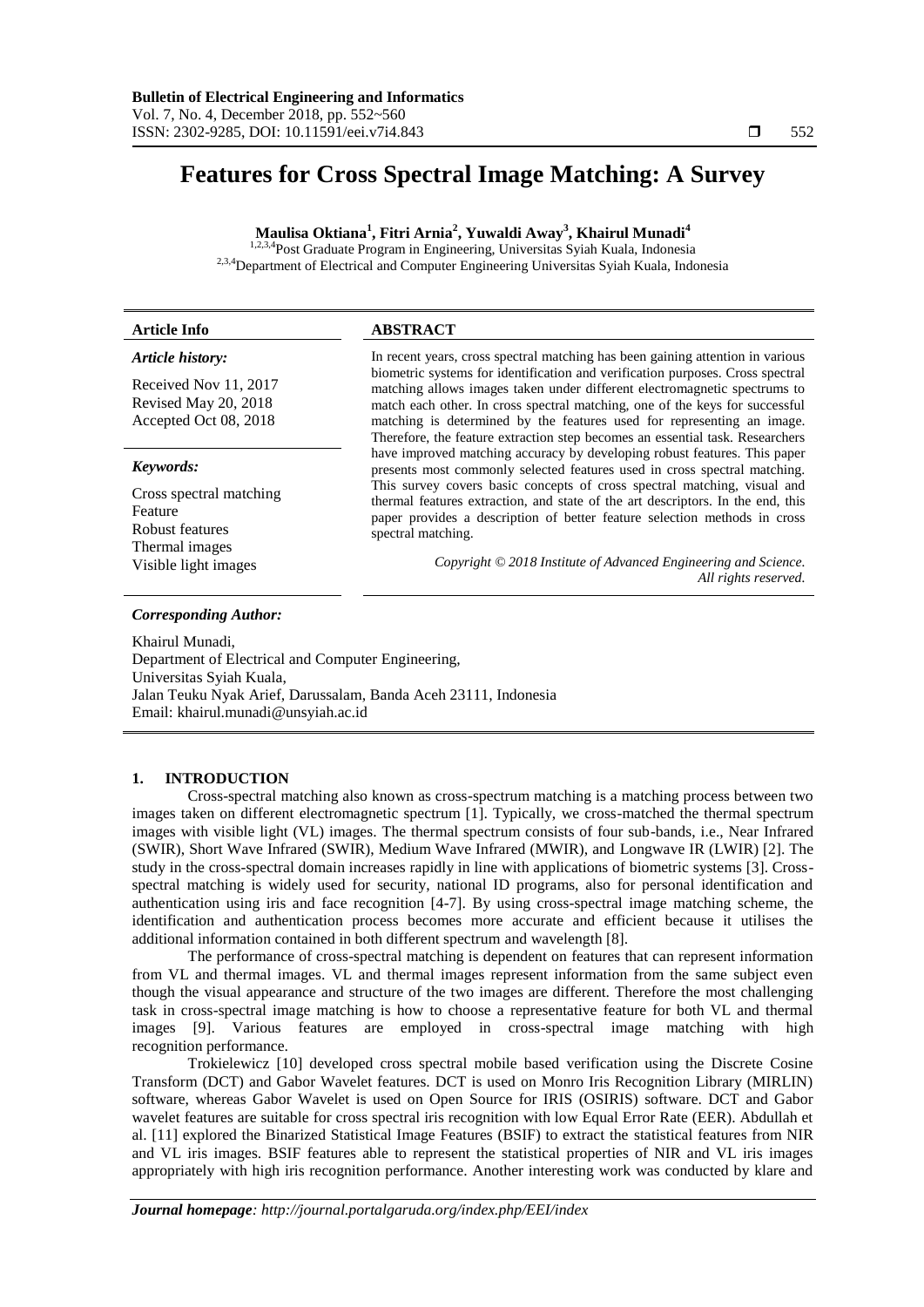Jain [12] exploiting Histogram of Oriented Gradient (HOG) integrated with Local Binary Pattern (LBP) to describe the structure of the face in NIR and VL images. Experimental result showed that HOG and LBP have better performance in representing NIR and VIS images.

A survey on state of the art feature in cross-spectral image matching is carried out in this paper. We describe several features based on the representation of VL and thermal image features. The main contribution of this paper is to provide a brief description about features in cross-spectral image matching so that it can help in selecting the most suitable feature used in the face and iris recognition. This paper is organized as follows. Section 2 describes basic background concepts in cross-spectral matching and the feature extraction, such as the definition of cross-spectral image matching, and block diagram matching process in the cross-spectral domain. Section 3 reviews the properties and characteristics of the VL and the thermal image features. Also, how to extracts features from the VL image and the NIR images for cross spectral matching are described in section 3. Section 4 reviews the robust feature used in cross-spectral matching including the feature extraction process. Conclusions are summarized in section 5.

# **2. CROSS SPECTRAL MATCHING**

Cross spectral matching represents the ability to recognize the objects presented in two different modalities. Cross spectral matching is illustrated in Figure 1. First, pre-processing was applied to prepare an image for further processing. The pre-processing step comprises image cropping, photometric and geometric normalization, and restoration. Next step is feature extraction which is carried out by taking unique features of thermal and VL image by using certain descriptors. The results of this process are used as inputs to the matching step using matching or classification algorithms.



Figure 1. Cross spectral matching

# **3. VISIBLE AND THERMAL IMAGES FEATURES**

Image features are unique attributes of both numerical and alphanumerical that represent information about the content of a digital image. Numerical representation means any physical information of an image, such as heat, color, pressure, range, non visible wavelength, etc. replaced by numerical values that make it easier to be analyzed in various applications. In VL and thermal images, a feature can be either an image visual characteristics or interpretative response to the spatial, symbolic, semantic, or emotional image characteristics [13].

Feature extraction is an initial stage for all applications in image analysis. Feature extraction is known as the process of getting the unique characteristics of an image that distinguish one image with another. Feature extraction is used to indicate the relevant information of an image in completing the computational tasks associated with a particular application [14]. Feature extraction process for VL and thermal images are described in Figure 2.

In cross spectral matching, performance and matching accuracy depends on proper feature extraction. VL and thermal images are retrieved based on the value of the vector feature, therefore, feature selection and feature extraction process are important to be considered. Feature selection is defined as a process of selecting the best features that suitable for a particular application [15].

The feature selection based on the visual properties of the image is shown in Table 1. Low level is defined as the image features can be extracted directly without considering the spatial relationship. While high-level concerns the spatial information. The feature selection process must consider [16]: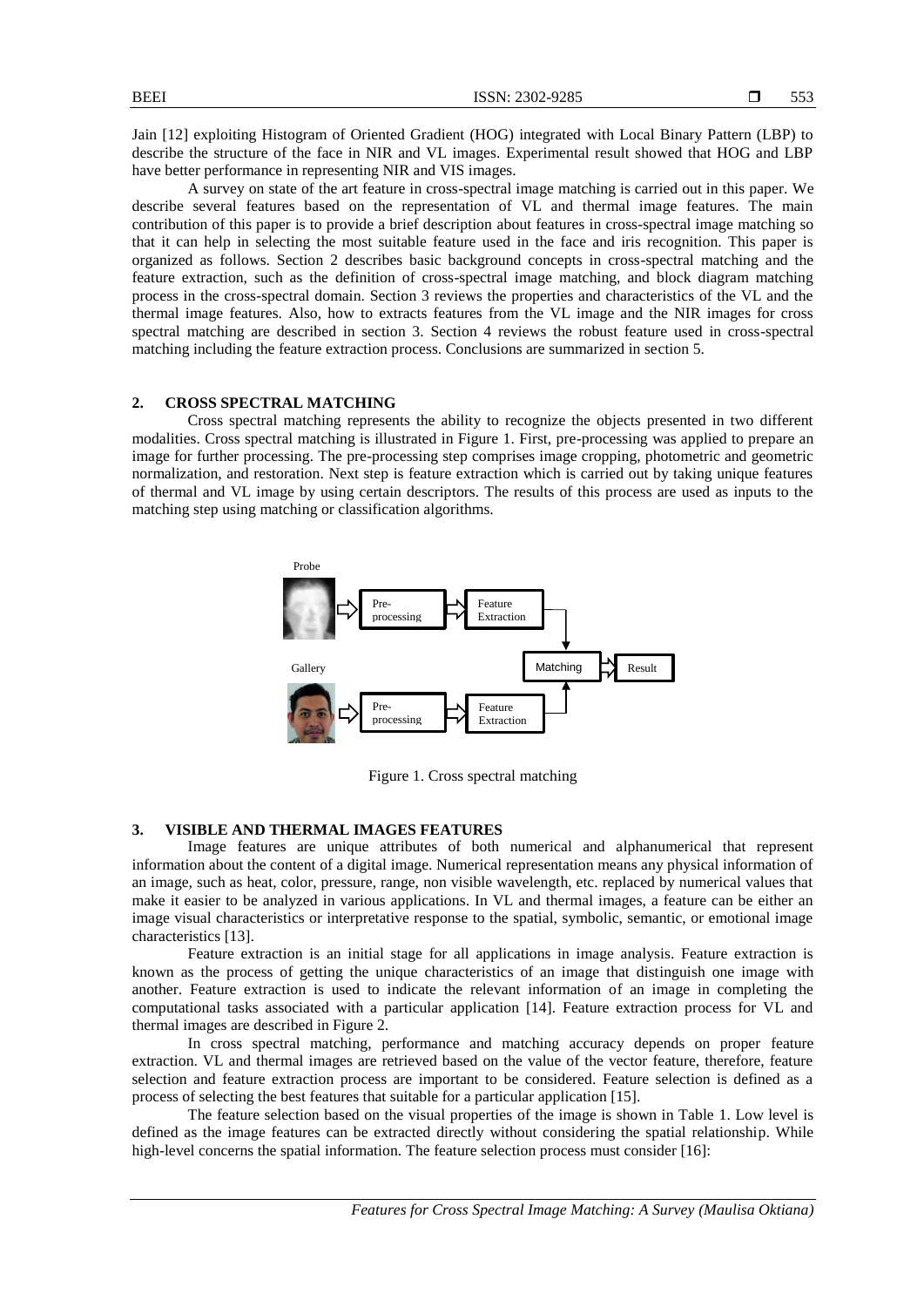- a. Similarities between two matched images, if the images similar the feature distance between this image is small. We can confirm that if VL and thermal images are similar the distance of feature vector of those two image is small.
- b. Computational task is not complex.
- c. Small feature dimensions do not affect the matching efficiency.



Figure 2. Representation of image features

| Low level      | Middle level         | High level             |
|----------------|----------------------|------------------------|
| Color          | Regions              | Localization           |
| <b>Shape</b>   | Spatial relationship | Image categorization   |
| <b>Texture</b> |                      | Objects identification |

d. The size of the dataset does not affect matching performance.

e. Robust against variation illuminations and geometric transformation.

Figure 3 presents several methods of feature extraction classification for cross spectral matching. Feature extraction methods divided into:

- a. Structural methods : this method identifies structural features of an image. Feature calculated based on topological and geometric properties [17].
- b. Statistical methods : identifies statistical features of an image based on statistical distributions of pixels [17].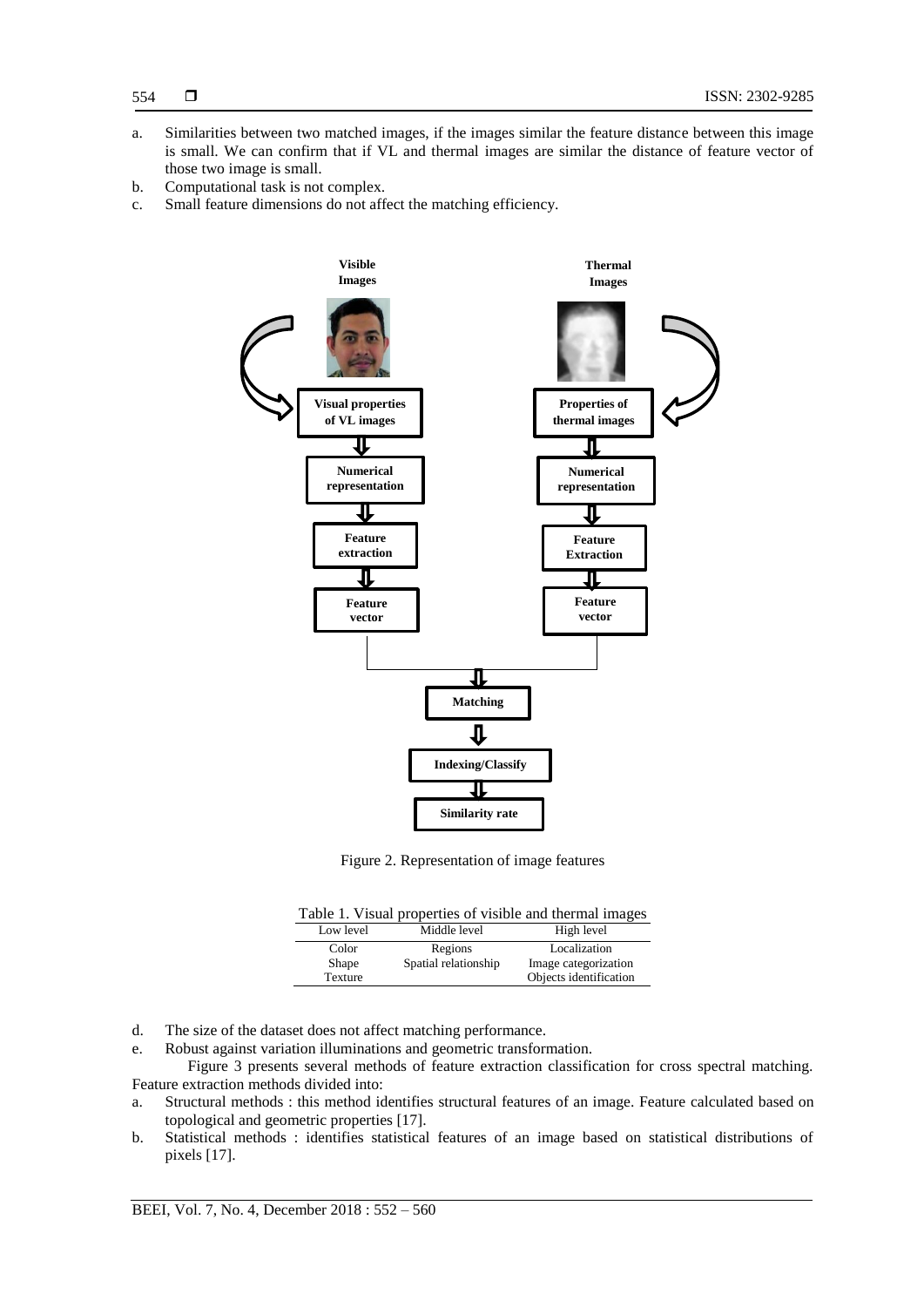- c. Spectrum or transform based : feature calculated over spectral composition, low and high frequencies of an image. They can further be devided into : spatial, frequencies, and combined transform [14].
- d. Block based : based on images block. This method combines the important feature of image into one block, consequently size and number of blocks affect the resulting features [14].
- e. Combined methods : feature calculated by concatenated several individual methods to provide greater ability [14].



Figure 3. Classification of features extraction methods for cross spectral image

# **4. STATE OF THE ART FEATURE DESCRIPTORS**

In this section, we present some popular descriptors used in cross spectral matching. These descriptors frequently use because robust in describing VL and thermal image. The descriptors commonly used in the cross spectral matching are presented in Table 2.

# **4.1. Difference of Gaussian Filter**

The Difference of Gaussian (DoG) is a bandpass filter that used Gaussians filter to produce a normalized image [2]. DoG can suppress variations of noise and aliasing on the cross-spectral image caused by the frequency difference between VL and thermal images. Also, the DOG has a low computational complexity and popularly used in publications [18], [19].

DOG can accommodate difficult lighting condition by setting inner dan outer Gaussian values. For strong lighting variations datasets, the recognition gives the best result at outer Gaussian  $\approx$  2 pixels and up to about 4 for datasets less extreme lighting variations while the inner Gaussian is quite narrow at 1 pixel [20].

Band-pass filter is obtained by subtracting two Gaussians with different σ that eliminating all frequencies between frequencies cut-off of the two Gaussian. The image feature is located between this frequency band was extracted.

The DOG feature extractions consists of three stages [20]:

- a. The input image is convolving with two Gaussian kernels having differing standard deviations as shown in (1) to produce a blurred image.
- b. Next two blurred images version is subtracted each other to obtain a normalized image.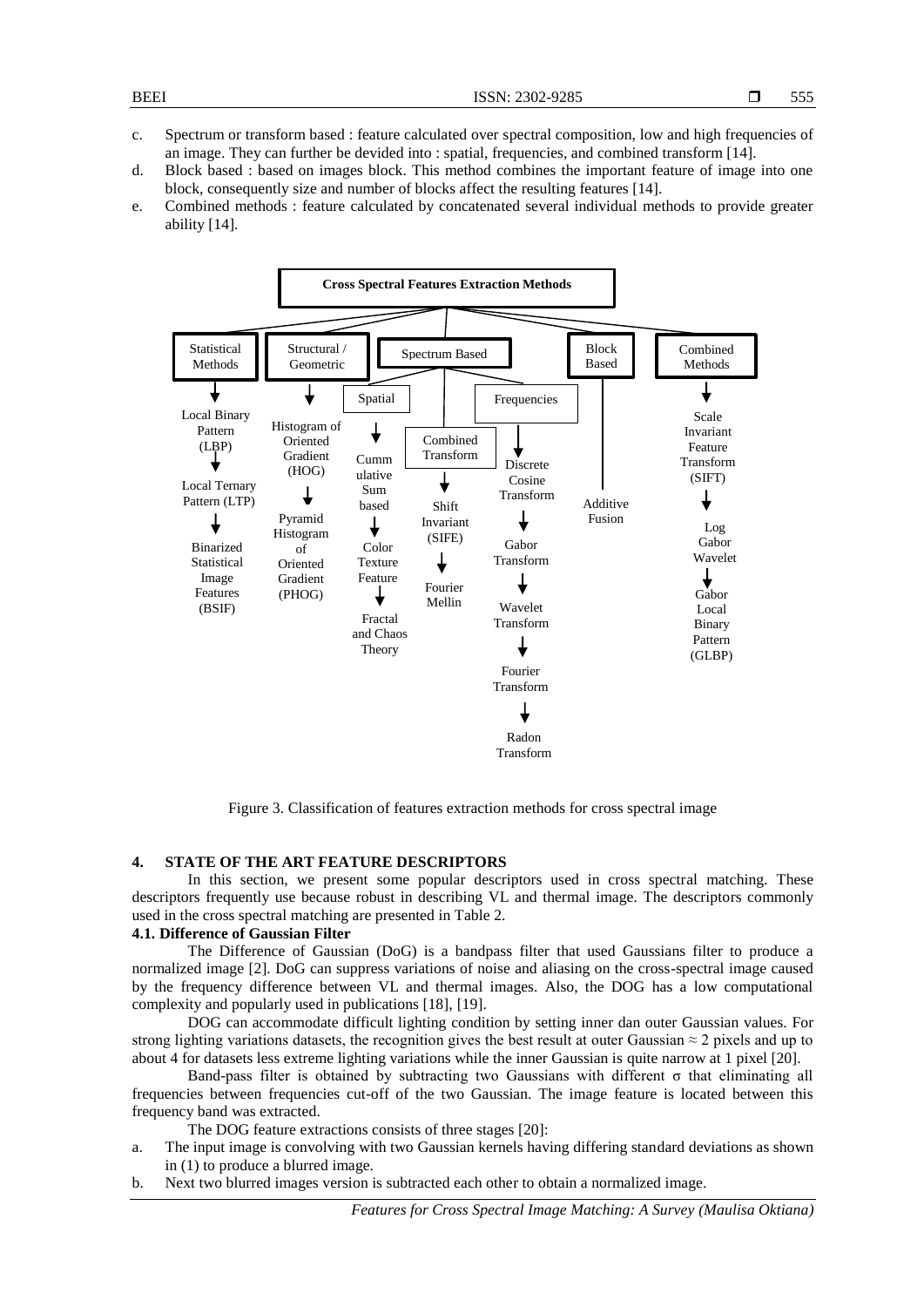c. To construct a band-pass filter, the values of  $\delta_0$  must be smaller than  $\delta_1$  which set to (1) and (2) respectively

$$
D(x, y | \delta_0 \delta_1) = [G(x, y | \delta_0) - G(x, y | \delta_1)] * I(x, y)
$$
\n(1)

Where :  $I(x, y)$  : original image

 $G(x, y)$ : blurred image

 $\sigma$  : Gaussian kernel function defined as :

$$
G(x,y|\sigma) = \frac{1}{\sqrt{2\pi\sigma^2}}e^{-(x^2+y^2)/2\sigma^2}
$$
\n<sup>(2)</sup>

| Publications   | Domain Modality                          | Applications                         | $\tilde{\phantom{a}}$<br><b>Feature Extraction Technique</b>                                                                                   |
|----------------|------------------------------------------|--------------------------------------|------------------------------------------------------------------------------------------------------------------------------------------------|
| $[2]$          | NIR vs. VL                               | Iris recognition                     | Real valued -Log Gabor Phase                                                                                                                   |
| $[4]$          | NIR vs. VL                               | Face recognition                     | LBP, DLBP                                                                                                                                      |
| $[10]$         | NIR vs. VL                               | Iris recognition                     | DCT, Gabor wavelet                                                                                                                             |
| [11]           | NIR vs. VL                               | Iris recognition                     | <b>Binarized Statistical Image Feature</b>                                                                                                     |
| [12]           | NIR vs. VL                               | Face recognition                     | uniform LBP and HOG                                                                                                                            |
| [16]           | NIR vs. VL                               | Face recognition                     | Log DoG LBP and Log DoG HOG                                                                                                                    |
| $[19]$         | NIR vs. VL                               | Face recognition                     | DoG, Center Surround Divisive Normalization<br>(CSDN), SIFT (Scale Invariant Feature Transform),<br>and Multiscale Local Binary Pattern (MLBP) |
| $[21]$         | NIR vs. VL, SWIR<br>vs. VL               | Face recognition                     | LBP and<br>Generalized LBP (GLBP)                                                                                                              |
| $[22]$         | SWIR vs. VL                              | Face recognition                     | LBP and LTP                                                                                                                                    |
| $[23]$         | NIR vs. VL                               | Face recognition                     | Directional binary code                                                                                                                        |
| [24]           | Thermal vs. VL                           | Face recognition                     | Pyramid Histogram of Oriented Gradient (PHOG),<br><b>PSFIT</b>                                                                                 |
| [25]<br>$[26]$ | NIR vs. VL<br>MWIR vs. VL<br>LWIR vs. VL | Face recognition<br>Face recognition | Multi resolution LBP<br>Canonical Correlation Analysis (CCA)                                                                                   |
| $[27]$         | NIR vs. VL                               | Face recognition                     | Wavelet transform                                                                                                                              |
| $[28]$         | NIR vs. VL                               | Face recognition                     | Sparse dictionary                                                                                                                              |
| $[29]$         | SWIR vs. VL                              | Face recognition                     | Gabor filter, LBP, Simplified Weber Local<br>Descriptor (SWLD) and GLBP                                                                        |
| [30]           | Thermal vs. VL                           | Face recognition                     | Deep Perceptual Mapping (DPM)                                                                                                                  |
| $[31]$         | SWIR vs. VL                              | Face recognition                     | Contrast Limited Adaptive Histogram Equalization<br>(CLAHE)                                                                                    |
| $[32]$         | NIR vs. VL                               | Face recognition                     | Gaussian filter and SIFT                                                                                                                       |

Table 2. Various descriptors in cross spectral matching

# **4.2. Local Binary Pattern**

At 1996, Local Binary Pattern (LBP) was first introduced by Ojala et al. [33]. The LBP operator is a texture descriptor gray-scale invariant that analyzes the texture of an image based its texture spectrum called Texture Unit (TU).

Texture spectrum is a distribution of texture units happening in a region. Originally, LBP uses 3x3 neighborhood and generates 8-bit code based on the number of 8 pixels around the center pixel. Texture unit has 28=256 possibility histogram bin in describing the spatial pattern in a 3x3 neighborhood. They compute by multiplying the weights of the corresponding pixel with the values of the pixels in the previous threshold neighborhood. Then the pixel value of this neighborhood summed resulting the number of (169) texture unit [34]. The LBP operator defined as:

$$
LBP(x_c, y_c) = \sum_{n=0}^{7} 2^n s(i_n - i_c)
$$
 (3)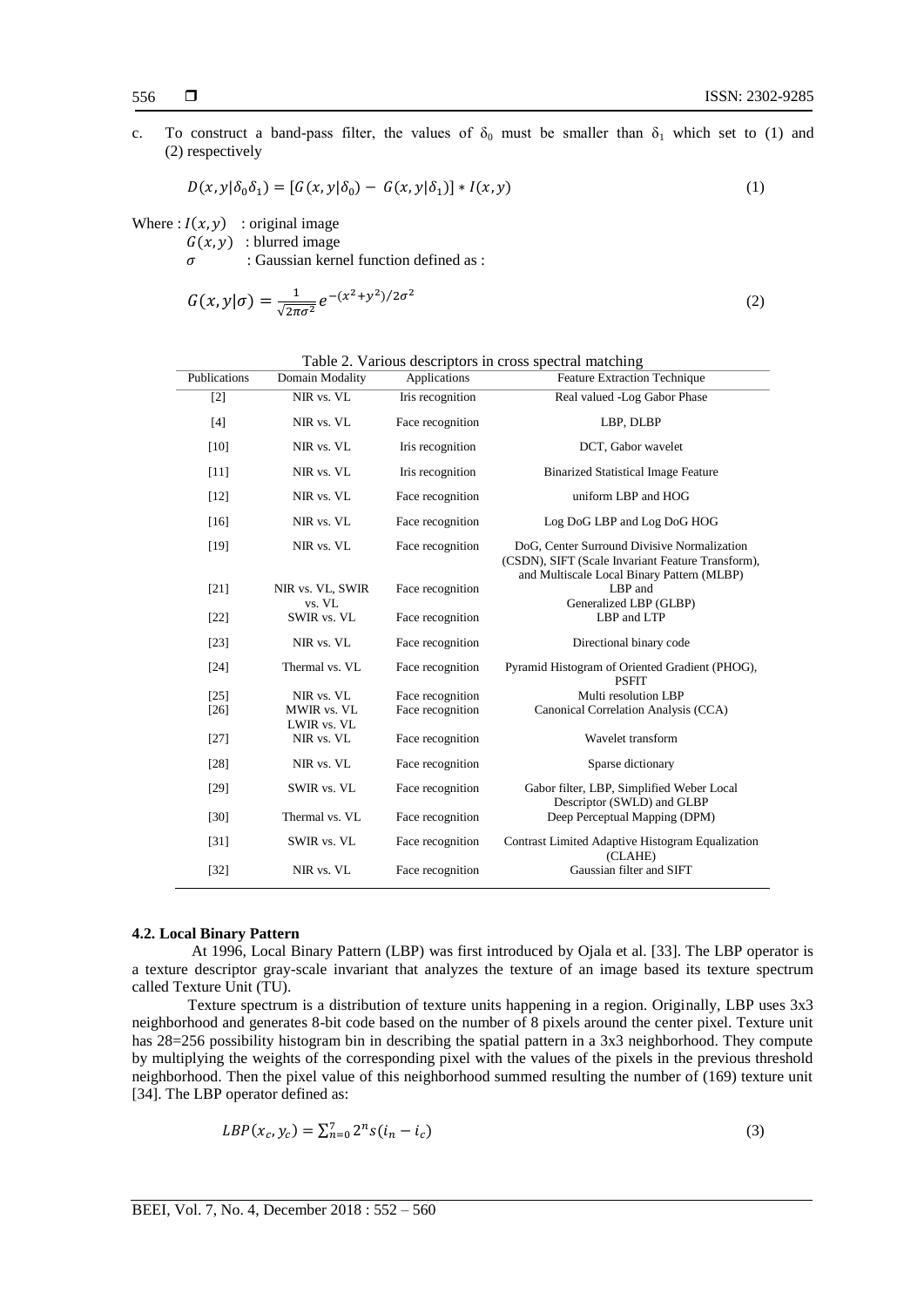Where  $s(u) = \begin{cases} 1 \\ 0 \end{cases}$ 

 $\boldsymbol{0}$ c, n represents a central pixel and 8 neighbors of the central pixel respectively.

The 3x3 neighbor's pixel is thresholding by center pixel. If the neighbor's pixel greater than center pixel then the value is 1, and 0 otherwise. LBP operators further developed to accommodate variations of texture scaling into circular neighborhoods (8.1), (16.2) and (8.2).

# **4.3. Binary Statistical Image Feature**

Binary Statistical Image Feature (BSIF) is a texture descriptor which is inspired by Local Binary pattern (LBP). BSIF uses a binary code to represent each pixel neighborhood in an image [35]. The binarized feature is generated by convolving image with a set of linear filter. Thus, the response of a linear filter is binarized with a threshold at zero. To construct the linear filter, independent component analysis (ICA) is used. The statistical independence of the filter responses is maximizing by ICA from a training set of natural image patches. The BSIF extraction process as described in [36]:

a. First, the response of the linear filter is constructed. Let X is image patch with size  $l x l$  pixels.  $W<sub>i</sub>$  is a linear filter and  $s_i$  represents the response of the filter.

$$
s_i = \sum W_i(u, v)X(u, v) = W_i^T x \tag{4}
$$

b. Binarized feature  $b_i$  is obtained by :

$$
b_i = \begin{cases} 1, & if \quad s_i > 0 \\ 0, & otherwise \end{cases}
$$
 (5)

## **4.4. Scale Invariant Feature Transform**

The Scale Invariant Feature Transform (SIFT) is a robust descriptor that combinations of DoG interest region detector with a corresponding feature descriptor. SIFT encodes image information in a localized set of gradient orientation histograms. Thus, SIFT can accommodates illumination variations and small positional shift [37].

## **4.5. Histogram of Oriented Gradient**

Histogram of Oriented Gradient (HOG) also known as histogram normalization due to its ability to normalize from local responses [38]. HOG is adopted human detection and used for object detection applications. HOG resistant of shadowing process, illumination invariant, and reliable to photometric variations. HOG does not have spatial image representation, therefore, HOG only computes the individual pixel energy regardless spatial distribution of an image. The feature extraction process [39]:

- a. The image is divided into a small area called cell (8x8 pixels).
- b. Calculate the magnitude of the pixel orientation.
- c. Interpolation of result no 2 into histogram orientation bin 20 degrees.
- d. Cells are grouped into overlapping blocks.
- e. Then overlapping blocks are normalized.
- f. Finally the normalized histograms are concatenated resulted in vector features.

# **4.6. Additive Fusion Block Based**

Additive fusion block based proposed by Varadarajan et al. that used block-based extraction process [40]. Block based can maintain the optimum number of features that need to be extracted. Size and number of blocks affect the resulting features in this techniques. The more blocks, the less feature is extracted because of, the smaller block size causing the resultant block reduction. The ideal block sizes are 4,8, or 16 pixels. Feature extraction process consists:

- a. Image is divided into individual blocks of size 4.8, or 16 pixels
- b. Each block is applied Chirp Z-Transform (CZT) and Goertzel algorithm for preprocessing and image enhancement.
- c. Individual blocks are summed to yield a single resultant block that contains the essential features of each block.
- d. This resultant block is then become a vector feature.

# **4.7. Discrete Cosine Transform**

Discrete Cosine Transform (DCT) transforms spatial image information into frequency domain. DCT consists cosine part of Fourier transform models [41]. DCT concentrates energy image into some DCT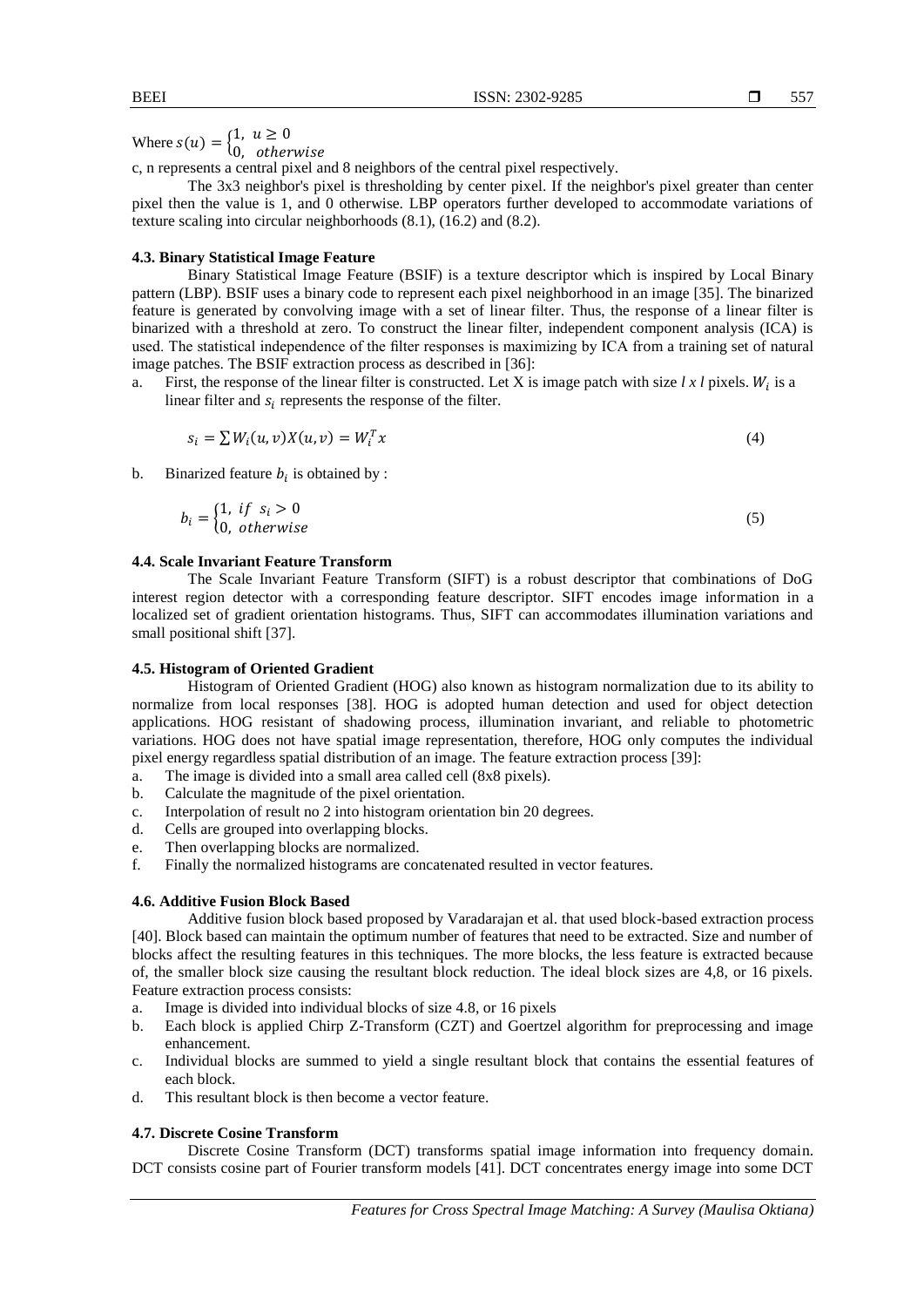coefficients (energy compaction). Signal energy is concentrated on large DCT coefficient magnitudes (called low frequencies) and located in the upper-left corner of the DCT array.

Low frequencies coefficients contain most of an essential image information. Therefore the original image can be reconstructed only by using low frequencies coefficients. While less important information is located in lower-right values of the DCT array (called high frequencies). This high-frequency coefficients can be discharged through the quantization process without significantly affecting the image quality [42-43]. DCT feature extraction process [44]:

- a. An original image is divided into 8x8 blocks.
- b. Calculated DCT coefficients using Eq. 4 resulted in DCT coefficient arrays.
- c. Quantized.the DCT coefficients.
- d. The value that is in upper-left corner of the DCT is used as a feature vector (low frequency).

$$
(u, v) = \alpha(u)\alpha(v) \sum_{x=0}^{N-1} \sum_{y=0}^{M-1} \cos\left[\frac{\pi \cdot u}{2 \cdot N} (2x+1)\right] \cos\left[\frac{\pi \cdot u}{2 \cdot M} (2y+1)\right] f(x, y)
$$
  

$$
\alpha(u)\alpha(v) = \begin{cases} \sqrt{\frac{1}{N}}, & u, v = 0\\ \sqrt{\frac{2}{N}}, & u, v \neq 0 \end{cases}
$$
 (6)

Where  $u = 0, 1, ..., N - 1$ ;  $v = 0, 1, ..., M - 1$  and  $f(x, y)$  represents intensity of the pixel in row x and column y [45].

#### **4.8. Radon Transform**

Radon transform is one of the transformations that can enhance low-frequency components by describing the integral line of an image. Radon transform is turned rotation into translation and often used in face recognition. Radon feature extraction process [46] :

- a. Calculated radon space using Eq. 5.
- b. Discriminative information located in radon space which computes using projections for  $0^{\circ}-179^{\circ}$ orientations.
- c. Calculated DCT of radon space to obtain feature frequencies.
- d. Concatenated 25% of DCT coefficients resulted in feature vector.

$$
R(r,\theta)[f(x,y)] = \int_{-\infty}^{\infty} \int_{-\infty}^{\infty} f(x,y)\sigma(r-x\cos\theta - y\sin\theta)dxdy
$$
\n(7)

Where  $\sigma$  (.) represents Dirac function, perpendicular distance of a line from the origin represented  $r$  $\epsilon[-\infty, \infty]$  and  $\Theta$  is an angle between X-axis and distance vector.

#### **5. CONCLUSIONS**

The literature relevant cross spectral matching is overgrowing, and many researchers have proposed a cross spectral matching framework with better matching performance. This survey presents an overview feature of thermal and visible images. Also, brief descriptions the current state of the art feature extraction methods for cross spectral matching. The image features affect the performance of cross spectral matching. Therefore, the selection of feature extraction methods that suitable for an application becomes essential issue. Also, the researchers must consider visual properties of VL and thermal images.

#### **ACKNOWLEDGEMENTS**

This research was supported by the Ministry of Research, Technology, and Higher Education of the Republic of Indonesia, under the scheme, namely PMDSU.

#### **REFERENCES**

- [1] R. S. Ghias, *et al*., "Infrared Face Recognition: A Comprehensive Review of Methodologies and Databases," *Pattern Recognition*, vol. 47, pp. 2807–2824, 2014.
- [2] S. Hu, *et al*., "Thermal-to-Visible Face Recognition using Partial Least Squares," *Journal of the Optical Society of America,* vol. 32, pp. 431-442, 2015.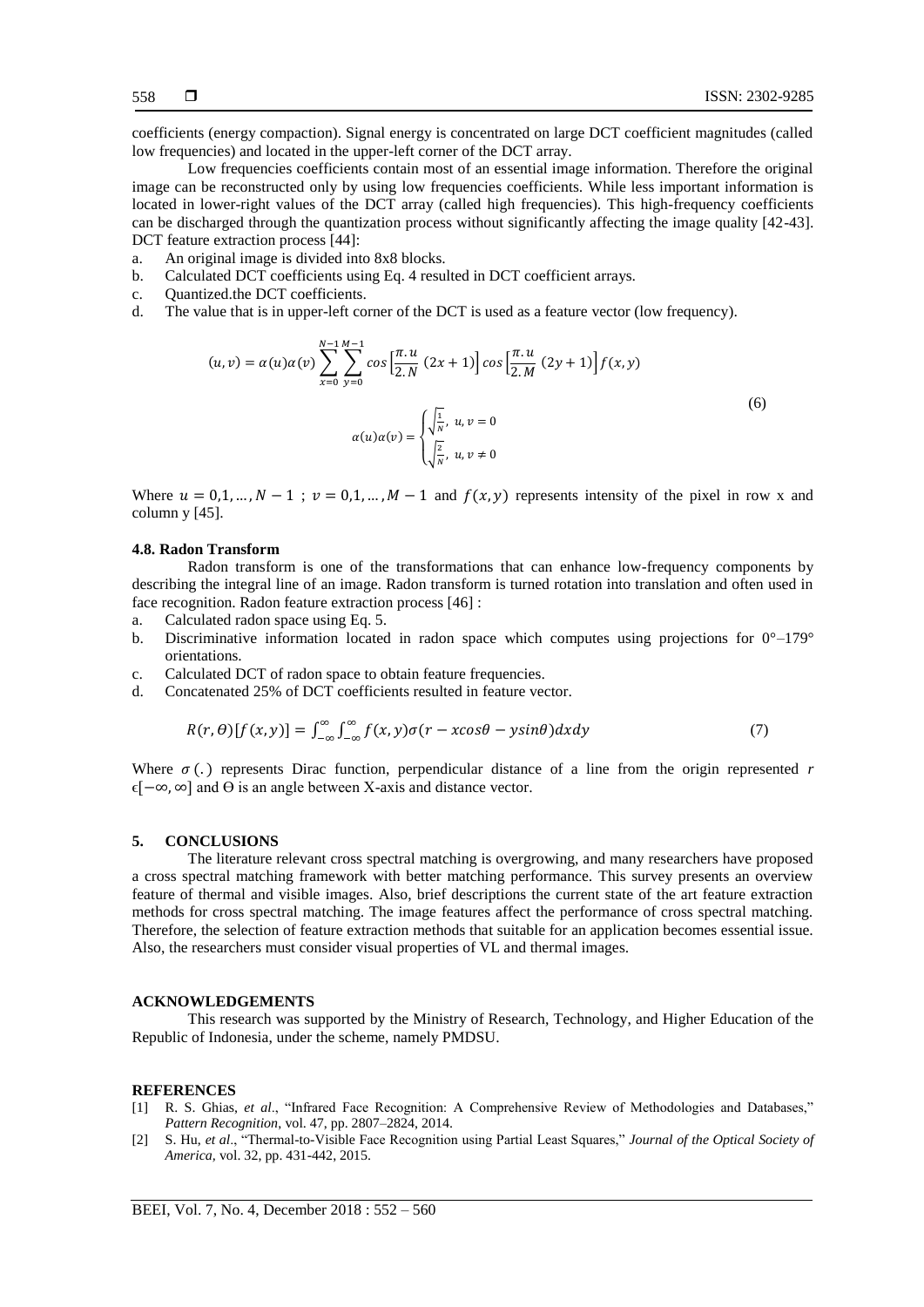- [3] M. J. Burge and K. W. Bowyer. Handbook of Iris Recognition Advances in Computer Vision and Pattern Recognition. Springer, 2013:15-24.
- [4] R. Biswas *et al*., ,"A New Approach of Iris Detection and Recognition*", International Journal of Electrical and Computer Engineering*, vol. 7, pp. 2530–2536, 2017.
- [5] F. Arnia and N. Pramita, "Enhancement of Iris Recognition System Based on Phase Only Correlation", *TELKOMNIKA*, vol. 9, pp. 387–394, 2011.
- [6] F. Arnia, et al., "Ordinal Measure of Discrete Cosine Transform (DCT) Coefficients and Its Application to Fingerprint Matching", *International Jounal of Electrical and Computer Engineering*, vol. 3, pp. 823–830, 2013.
- [7] T. S. Gunawan, et al., "Development of Efficient Iris Identification Algorithm using Wavelet Packets for Smartphone Application", *Indonesian Jounal of Electrical Engineering and informatics,* vol. 8, pp. 450–456, 2017.
- [8] P. R. Nalla and A. Kumar, "Towards More Accurate Iris Recognition using Cross-Spectral Matching," *IEEE Transaction on Image Processing*, vol. 26, pp. 1-14, 2016.
- [9] F. J. Xu, *et al*., "NIR-VIS Face Recognition Via Cross Spectral Joint Dictionary Learning and Reconstruction," in Proceedings of IEEE Conference on Computer Vision and Pattern Recognition Workshops (CVPRW), 2015, pp.  $141 - 150.$
- [10] M. Trokielewicz and E. Bartuzi, "Cross-spectral Iris Recognition for Mobile Applications using High-quality Color Images," *Jounal of Telecommunications and Information Technology*, vol. 3, pp. 91-97. 2016.
- [11] M. A. M. Abdullah, *et al*., "A Novel Framework for Cross-Spectral Iris Matching," *IPSJ Transaction on Computer Vision and Applications*, vol. 8, pp. 1-12, 2016.
- [12] B. F. Klare and A. K. Jain, "HeTerogeneous Face Recognition: Matching NIR to Visible Light Images," in Proceedings of 20th International Conference Pattern Recognition (ICPR), 2010, pp. 1513–1516.
- [13] R. Schettini, *et al.,* Feature Extraction for Content Based Image Retrieval. In: Liu L, Ozsu MT. Encyclopedia of Database Systems. New York: Springer; 2009. 1115-1119.
- [14] Y. C. Cabrera, et al., Iris Feature Extraction Methods. Centro de Aplicaciones de Tecnologıa de Avanzada (CENATAV). 2142. 2013.
- [15] E. S. Kumar, *et al*., "Feature Selection and Extraction for Content-Based Image Retrieval," *International Journal of Mathematics Trends and Technology*, vol. 3. Pp. 70–73, 2012.
- [16] K. Anuradha and K. Sankaranarayanan, "Statistical Feature Extraction to Classify Oral Cancers," *Journal of Global Research in Computer Science*, vol. 4, pp. 8-12, 2013.
- [17] P. Vithlani and C. K. Kumbharana, "Structural and Statistical Feature Extraction Methods for Character and Digit Recognition*," International Journal of Computer Applications*, vol. 120, pp. 43–47, 2015.
- [18] J. Y. Zhu, *et al*., "Matching NIR Face to VIS Face Using Transduction," *IEEE Transaction on Information Forensics and Security*, vol. 9. Pp. 501–514, 2014.
- [19] D. Kang, et al., "Nighttime Face Recognition at Large Standoff: Cross-Distance and Cross-Spectral Matching," *Pattern Recognition*, vol. 47, pp. 3750–3766, 2014.
- [20] X. Tan and B. Triggs, "Enhanced Local Texture Feature Sets for Face Recognition Under Difficult Lighting Conditions," *IEEE Transactions on Image Processing*, vol. 16. pp. 1635 – 1650, 2010.
- [21] Z. X. Cao and N. A. Schmid, "Recognition Performance of Cross-Spectral Periocular Biometrics and Partial Face at Short and Long Standoff Distance," *Open Transaction on Information Processing*, vol. 1, pp. 20-32, 2014.
- [22] N. D. Kalka *et al.,* "Cross-Spectral Face Recognition in Heterogeneous Environments: a Case Study on Matching Visible to Short-Wave Infrared Imagery," in 2011 International Joint Conference on Biometrics (IJCB). Washington, DC. 2011, pp. 1-8.
- [23] L. Shen, *et al*., "Face Recognition from Visible and Near-Infrared Images using Boosted Directional Binary Code", in International Conference on Intelligent Computing (ICIC). Zhengzhou, China. 2011, pp. 404-411.
- [24] C. Chen and A. Ross, "Matching Thermal to Visible Face Images using Hidden Factor Analysis in A Cascaded Subspace Learning Framework", *Pattern Recognition*, vol. 72, pp. 25–32, 2016.
- [25] J. Chen*, et al*., "Learning Mappings for Face Synthesis from Near Infrared to Visual Light Images", in Proceedings of IEEE Conference on Computer Vision and Pattern Recognition (CVPR). Miami, USA. 2009, pp. 156–163.
- [26] N. Osia and T. Bourlai., "On Matching Visible to Passive Infrared Face Images using Image Synthesis and Denoising", in Proceedings of 12th IEEE International Conference on Automatic Face & Gesture Recognition (FG 2017). Washington, DC, USA. 2017, pp. 904 - 911.
- [27] A. Sea*, et al.,* "Human Face Recognition using Random Forest Based Fusion of À-Trous Wavelet Transform Coefficients from Thermal and Visible Images", *AEU - International Journal of Electronics and Communications*, vol. 70, pp. 1041–1049, 2016.
- [28] P. Buyssens and M. Revenu, "Visible and Infrared Face Identification Via Sparse Representation", *ISRN Machine Vision*, vol. 1, pp. 1-11, 2013.
- [29] F. Nicolo and N. A. Schmid, "Long Range Cross-Spectral Face Recognition: Matching SWIR Against Visible Light Images", *IEEE Transaction on Information Forensics and Security,* vol. 7, pp. 1717–1726, 2012.
- [30] M. S. Sarfraz and R. Stiefelhagen, "Deep Perceptual Mapping for Thermal to Visible Face Recognition", in Proceedings of British Machine Vision Conference (BMVC). Swansea, UK .2015, pp. 1–11.
- [31] T. Bourlai, *et al*., "Cross-Spectral Face Verification in the Short Wave Infrared (SWIR) Band", in Proceedings of International Conference on Pattern Recognition (ICPR). Istanbul, Turkey. 2010, pp. 1343–1347.
- [32] H. Maeng, *et al*., "Nighttime Face Recognition at Long Distance: Cross Distance and Cross Spectral Matching", in Proceedings of Asian Conference on Computer Vision (ACCV). Taipei, Taiwan. 2013, pp. 708-721.
- [33] T. Ojala, *et al.,* "A comparative study of texture measures with classification based on feature distributions", *Pattern Recognition*. Vol. 29, pp. 51–59, 1996.